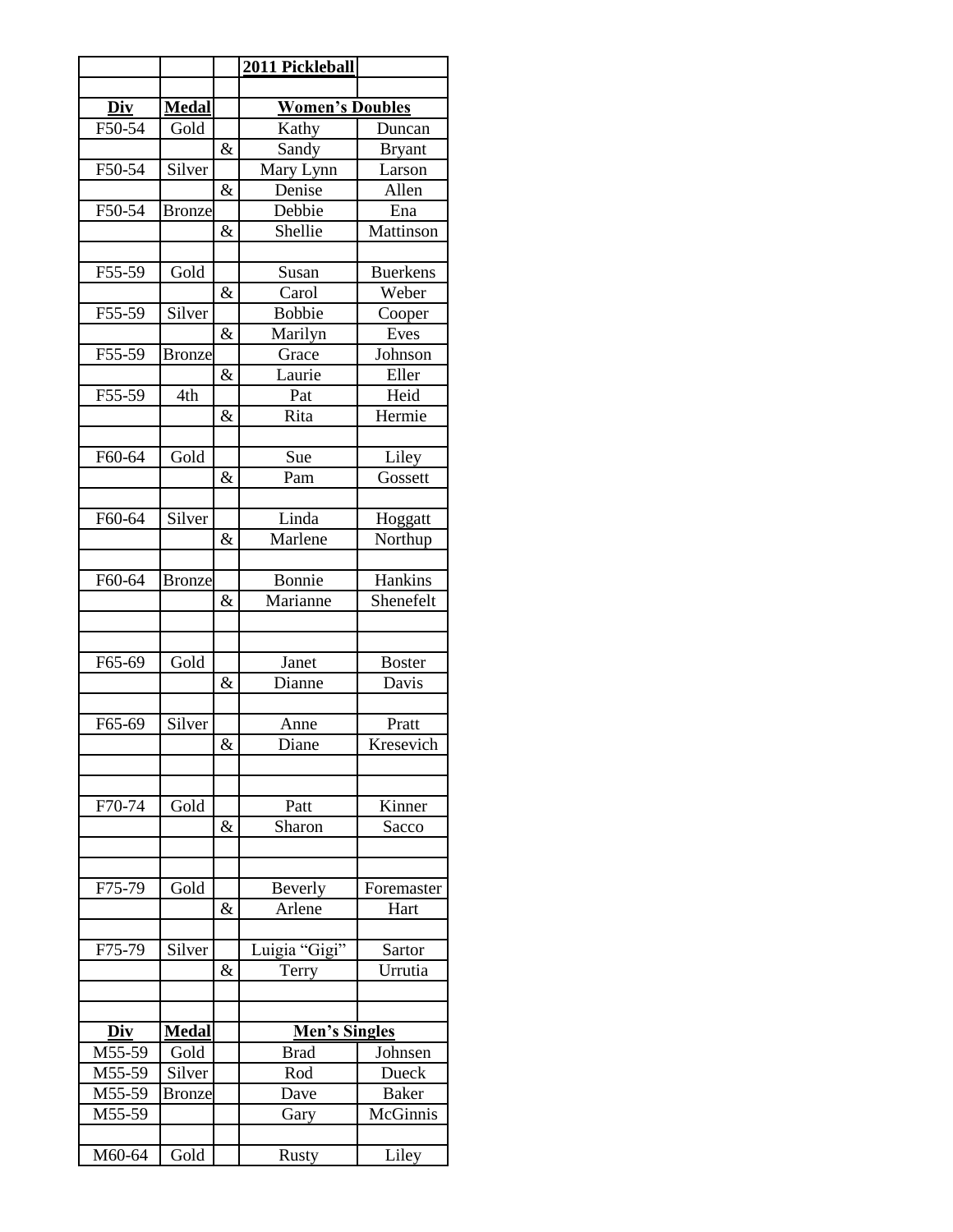| M65-69     | Gold          |      | Tim                  | Gleason       |
|------------|---------------|------|----------------------|---------------|
| M65-69     | Silver        |      | Steve                | Zalai         |
| M65-69     | <b>Bronze</b> |      | David                | Wargacki      |
|            |               |      |                      |               |
| M70-74     | Gold          |      | <b>Bill</b>          | Smith         |
| M70-74     | Silver        |      | Peter                | <b>Boehme</b> |
| $M70-74$   | <b>Bronze</b> |      | Ron                  | Allevato      |
| M70-74     |               |      | Paul                 | Hoggatt       |
| M70-74     |               |      | Jim                  | Duranceau     |
|            |               |      |                      |               |
| M75-79     | Gold          |      | Ken                  | Russell       |
| M75-79     | Silver        |      | Richard              | Northup       |
| $M75 - 79$ | <b>Bronze</b> |      | Paul                 | Alcantra      |
| M75-79     |               |      | Fred                 | Eggen         |
| M75-79     |               |      | John                 | Sproehnle     |
| M75-79     |               |      | Dwain                | Olsen         |
| M75-79     |               |      | Gene                 | Fradella      |
|            |               |      |                      |               |
| Div        | <b>Medal</b>  |      | <b>Men's Doubles</b> |               |
| M50-54     | Gold          |      | Sanjoy               | Bhattacharya  |
|            |               | $\&$ | Mike                 | Searle        |
| M50-54     | Silver        |      | Marty                | Sheeran       |
|            |               | $\&$ | Steven               | Hafen         |
| M50-54     | <b>Bronze</b> |      | Wayne                | Spadaro       |
|            |               | &    | Scott                | Lindsey       |
| M55-59     | Gold          |      | <b>Brad</b>          | Johnsen       |
|            |               | &    | Steve                | Garcia        |
| M55-59     | Silver        |      | <b>Bill</b>          | Eller         |
|            |               | $\&$ | Rod                  | Dueck         |
| M55-59     | <b>Bronze</b> |      | Stan                 | Hermie        |
|            |               | $\&$ | Wayne                | <b>Barry</b>  |
| M55-59     |               |      | Dave                 | <b>Baker</b>  |
|            |               | $\&$ | Gary                 | McGinnis      |
| M60-64     | Gold          |      | Stefan               | Lemire        |
|            |               | &    | Walt                 | Ashby         |
| M60-64     | Silver        |      | <b>Steve</b>         | Rothenberg    |
|            |               | $\&$ | Bob                  | Gallihugh     |
| M60-64     | <b>Bronze</b> |      | Jim                  | Grappo        |
|            |               | &    | Nate                 | Aiwohi        |
| M60-64     |               |      | Jim                  | Roberts       |
|            |               | &    | John                 | Rynbrant      |
| M65-69     | Gold          |      | Steve                | Zalai         |
|            |               | &    | George               | <b>Baksa</b>  |
| M65-69     | Silver        |      | Tim                  | Gleason       |
|            |               | &    | Carson               | Spencer       |
| M65-69     | <b>Bronze</b> |      | Ken                  | Russell       |
|            |               | &    | John                 | Summers       |
| M65-69     |               |      | John                 | Heid          |
|            |               | &    | David                | Wargacki      |
| M65-69     |               |      | <b>Bill</b>          | Stone         |
|            |               | &    | Frank                | Shenefelt     |
|            |               |      |                      |               |
|            |               |      |                      |               |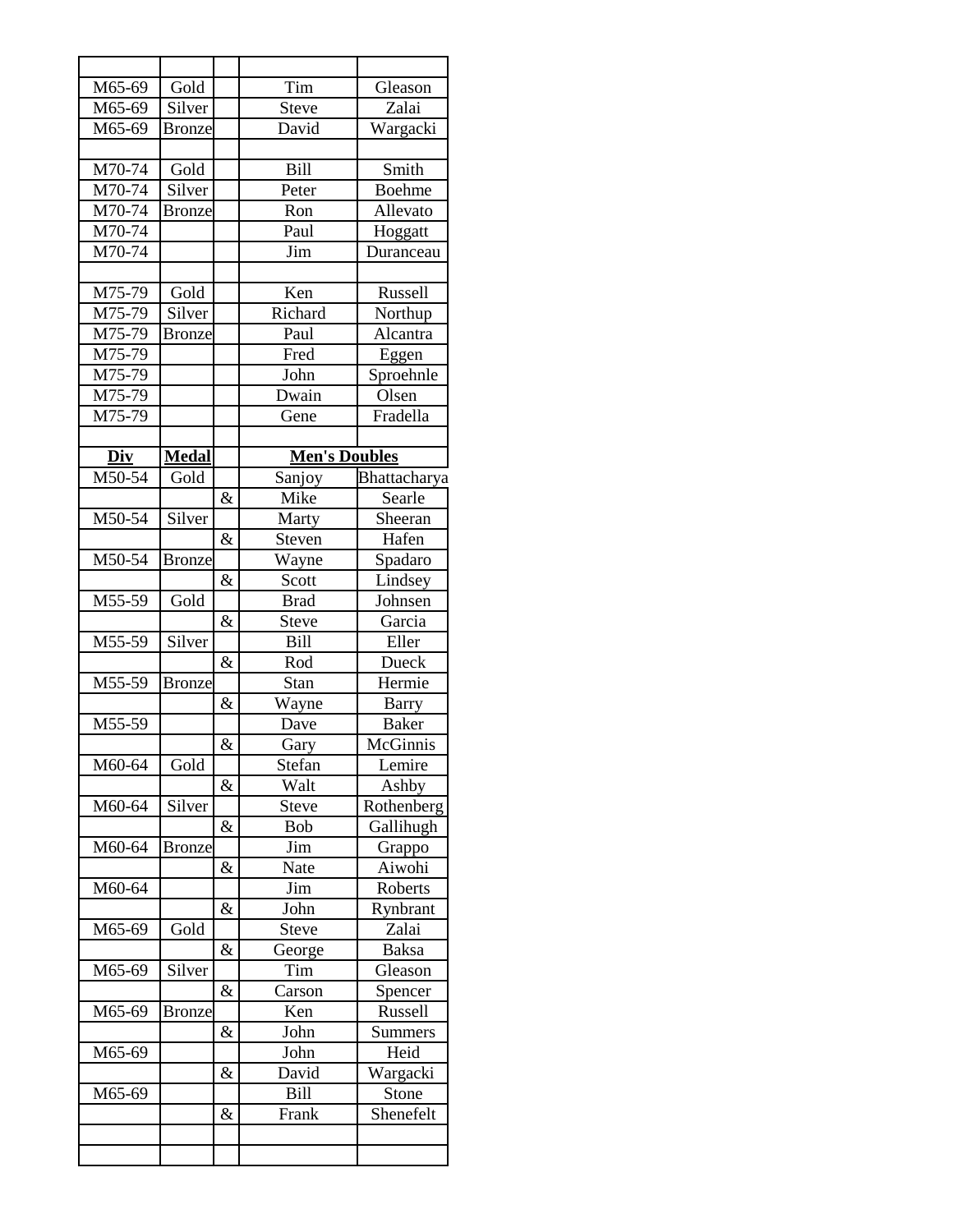| M70-74                                                                                                                                                          | Gold          |      | Paul                   | Hoggatt         |
|-----------------------------------------------------------------------------------------------------------------------------------------------------------------|---------------|------|------------------------|-----------------|
|                                                                                                                                                                 |               | $\&$ | Richard                | Northup         |
| M70-74                                                                                                                                                          | Silver        |      | Rob                    | Roy             |
|                                                                                                                                                                 |               | &    | Jim                    | Duranceau       |
| M70-74                                                                                                                                                          | <b>Bronze</b> |      | Bill                   | Smith           |
|                                                                                                                                                                 |               | &    | Ron                    | Allevato        |
| M75-79                                                                                                                                                          | Gold          |      | John                   | Sproehnle       |
|                                                                                                                                                                 |               | $\&$ | Paul                   | Alcantra        |
| M75-79                                                                                                                                                          | Silver        |      | Fred                   | Eggen           |
|                                                                                                                                                                 |               | &    | Gene                   | Fradella        |
| M75-79                                                                                                                                                          | <b>Bronze</b> |      | Dwain                  | Olsen           |
|                                                                                                                                                                 |               | $\&$ | Don                    | Rister          |
|                                                                                                                                                                 |               |      |                        |                 |
| Div                                                                                                                                                             | <b>Medal</b>  |      | <b>Women's Singles</b> |                 |
| F50-54                                                                                                                                                          | Gold          |      | Kathy                  | Duncan          |
|                                                                                                                                                                 |               |      |                        |                 |
| F55-59                                                                                                                                                          | Gold          |      | Susan                  | <b>Buerkens</b> |
|                                                                                                                                                                 |               |      |                        |                 |
| F60-64                                                                                                                                                          | Gold          |      | Sandy                  | <b>Bryant</b>   |
|                                                                                                                                                                 |               |      |                        |                 |
| F65-69                                                                                                                                                          | Gold          |      | Sue                    | Liley           |
|                                                                                                                                                                 |               |      |                        |                 |
| F75-79                                                                                                                                                          | Gold          |      | Beverly                | Foremaster      |
|                                                                                                                                                                 |               |      |                        |                 |
| <b>Div</b>                                                                                                                                                      | <b>Medal</b>  |      | <b>Mixed Doubles</b>   |                 |
|                                                                                                                                                                 | Gold          |      | Sanjoy                 | Bhattacharya    |
|                                                                                                                                                                 |               |      |                        |                 |
|                                                                                                                                                                 |               | &    | Susan                  | <b>Buerkens</b> |
|                                                                                                                                                                 | Silver        |      | <b>Bob</b>             | Gallihugh       |
|                                                                                                                                                                 |               | &    | Mary Lynn              | Larsen          |
|                                                                                                                                                                 | <b>Bronze</b> |      | <b>Brad</b>            | Johnsen         |
|                                                                                                                                                                 |               | &    | Denise                 | Allen           |
|                                                                                                                                                                 | Gold          |      | Marillyn               | Eves            |
|                                                                                                                                                                 |               | &    | Jim                    | Grappo          |
|                                                                                                                                                                 |               |      | Dan                    | Jmaeff          |
|                                                                                                                                                                 |               | &    | <b>Brenda</b>          | Jmaeff          |
|                                                                                                                                                                 | <b>Bronze</b> |      | Rod                    | Dueck           |
|                                                                                                                                                                 |               | &    | Barbara                | Dueck           |
|                                                                                                                                                                 |               |      | Laurie                 | Eller           |
|                                                                                                                                                                 |               | &    | <b>Bill</b>            | Eller           |
|                                                                                                                                                                 |               |      | Rita                   | Hermie          |
|                                                                                                                                                                 |               | &    | Stan                   | Hermie          |
|                                                                                                                                                                 | Gold          |      | Linda                  | Hoggatt         |
|                                                                                                                                                                 |               | &    | Richard                | Northup         |
|                                                                                                                                                                 | Silver        |      | <b>Steve</b>           | Rothenberg      |
|                                                                                                                                                                 |               | &    | Grace                  | Johnson         |
|                                                                                                                                                                 | <b>Bronze</b> |      | <b>Bobbie</b>          | Cooper          |
|                                                                                                                                                                 |               | &    | Ken                    | Schoonover      |
|                                                                                                                                                                 |               |      | Wayne                  | Spadaro         |
|                                                                                                                                                                 |               | &    | Shellie                | Mattinson       |
|                                                                                                                                                                 |               |      | John                   | Heid            |
|                                                                                                                                                                 |               | &    | Pat                    | Heid            |
| MX50-54<br>MX50-54<br>MX50-54<br>MX55-59<br>$MX55-59$ Silver<br>MX55-59<br>MX55-59<br>MX55-59<br>MX60-64<br>MX60-64<br>MX60-64<br>MX60-64<br>MX60-64<br>MX60-64 |               |      | Marianne               | Shenefelt       |
|                                                                                                                                                                 |               | &    | Frank                  | Shenefelt       |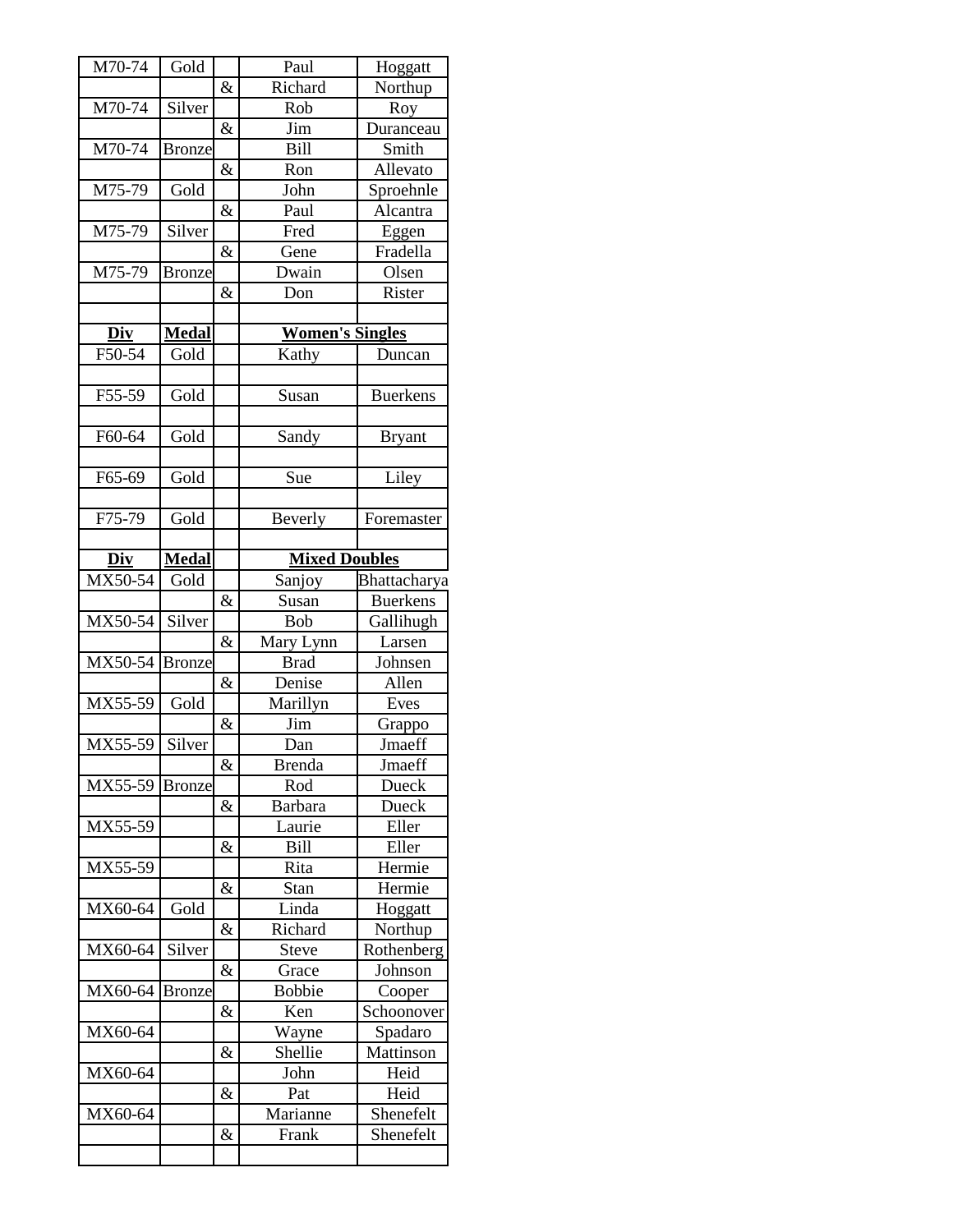| MX60-64        |               |      | Ron<br>Eve                            | Latorre       |
|----------------|---------------|------|---------------------------------------|---------------|
|                |               | &    |                                       | Stuart        |
| MX60-64        |               |      | Nate                                  | Aiwohi        |
|                |               | &    | Carol                                 | Weber         |
| MX65-69        | Gold          |      | Mike                                  | Searle        |
|                |               | $\&$ | Sue                                   | Liley         |
| MX65-69        | Silver        |      | Paul                                  | Hoggatt       |
|                |               | $\&$ | Marlene                               | Northup       |
| MX65-69        | <b>Bronze</b> |      | Susanne                               | Ellis         |
|                |               | &    | John                                  | Summers       |
| MX65-69        |               |      | Bonnie                                | Hankins       |
|                |               | &    | <b>Bill</b>                           | Stone         |
| MX65-69        |               |      | Carson                                | Spencer       |
|                |               | &    | Elisabeth                             | Zalai         |
| MX70-74        | Gold          |      | John                                  | Sproehnle     |
|                |               | $\&$ | Jean                                  | Sproehnle     |
| MX75-79        | Gold          |      | Ken                                   | Russell       |
|                |               | &    | Terry                                 | Urrutia       |
| MX75-79        | Silver        |      | Dwain                                 | Olsen         |
|                |               | $\&$ | Beverly                               | Foremaster    |
| MX75-79 Bronze |               |      | Fred                                  | Eggen         |
|                |               | $\&$ | Arlene                                | Hart          |
| MX75-79        |               |      | Luigia "Gigi"                         | Sartor        |
|                |               | &    | Don                                   | Rister        |
|                |               |      |                                       |               |
|                |               |      | 2010 Pickleball                       |               |
|                |               |      |                                       |               |
|                |               |      |                                       |               |
| Div            |               |      |                                       |               |
|                | <b>Medal</b>  |      | <b>Women's Singles</b><br><b>Barb</b> |               |
| 55-59          | Gold          |      |                                       | Campbell      |
|                |               |      |                                       |               |
| 60-64          | Gold          |      | Gail                                  | Penacho       |
| 60-64          | Silver        |      | Sandy                                 | Stephens      |
| 60-64          | <b>Bronze</b> |      | Ginger                                | Miller        |
|                |               |      |                                       |               |
| 65-69          | Gold          |      | Pat                                   | Carroll       |
|                |               |      |                                       |               |
| Div            |               |      | <b>Women's Doubles</b>                |               |
| 50-54          | Gold          |      | Mary Lynn                             | Larson        |
|                |               | &    | Denise                                | Allen         |
|                |               |      |                                       |               |
| 55-59          | Gold          |      | Pam                                   | Gossett       |
|                |               | &    | Cathy                                 | Powel         |
| 55-59          | Silver        |      | Shellie                               | Mattinson     |
|                |               | &    | Sandy                                 | <b>Bryant</b> |
| 55-59          | <b>Bronze</b> |      | Susie                                 | Tornes        |
|                |               | &    | Cheri                                 | Swinehart     |
|                |               |      |                                       |               |
| 60-64          | Gold          |      | Pat                                   | Carroll       |
|                |               | &    | Gail                                  | Penacho       |
| 60-64          | Silver        |      | Ginger                                | Miller        |
|                |               | &    | Carol                                 | Weber         |
| 60-64          | <b>Bronze</b> |      | Audrey                                | Phillips      |
|                |               | &    | Sandy                                 | Stephens      |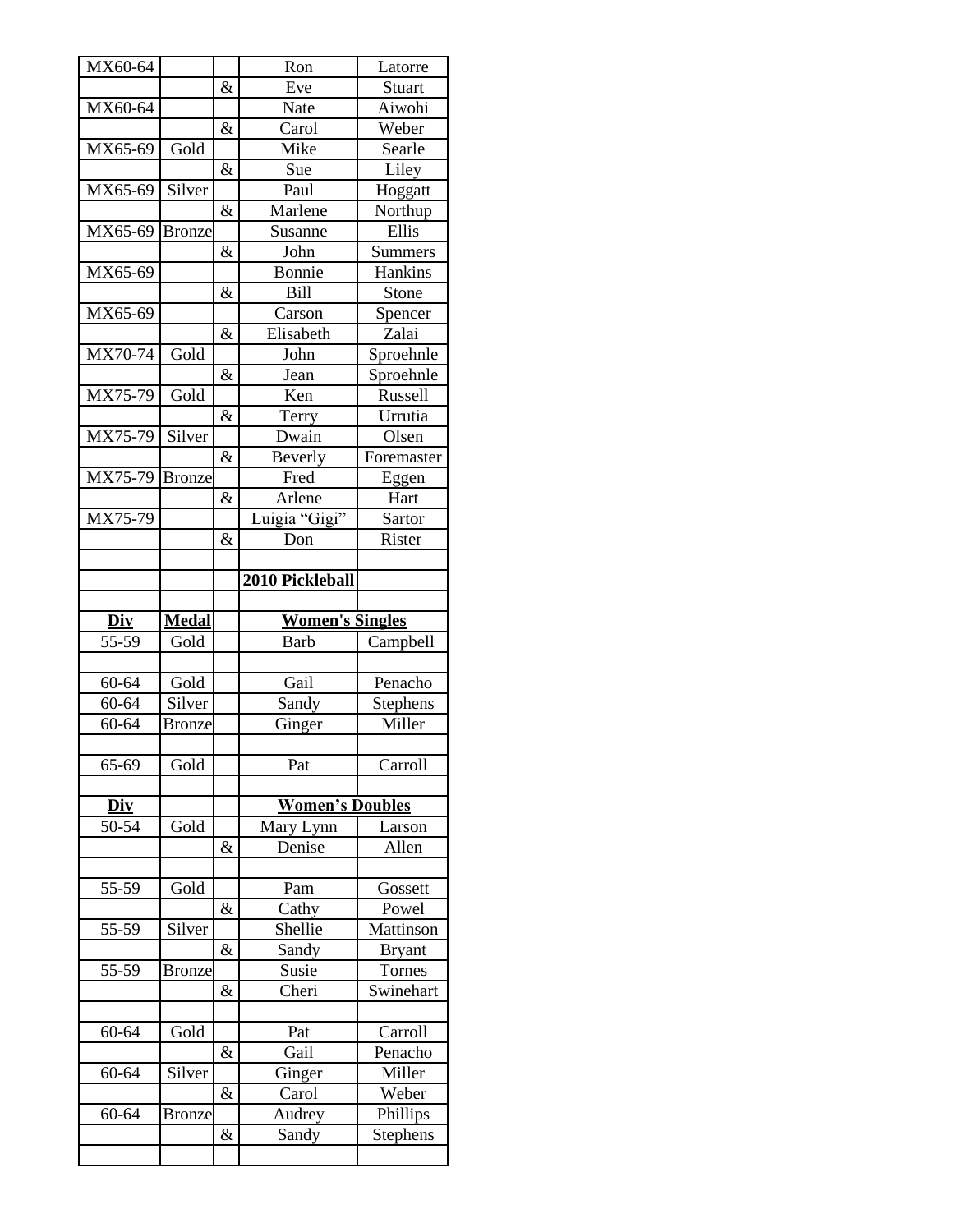| 70-74     | Gold          |      | Patt                 | Kinner                   |
|-----------|---------------|------|----------------------|--------------------------|
|           |               | &    | Peg                  | Duranceau                |
| 70-74     | Silver        |      | Anne                 | Rosa                     |
|           |               | &    | Sharon               | Sacco                    |
|           |               |      |                      |                          |
| 75-79     | Gold          |      | Gigi                 | Sartor                   |
|           |               | &    | Beverly              | Foremaster               |
|           |               |      |                      |                          |
| Div       |               |      | Men's Singles        |                          |
| 50-54     | Gold          |      | <b>Brad</b>          | Johnsen                  |
|           |               |      |                      |                          |
| 60-64     | Gold          |      | Stefan               | Lemire                   |
| 60-64     | Silver        |      | Mike                 | Anderson                 |
| 60-64     | <b>Bronze</b> |      | Lonnie               | Harwood                  |
|           |               |      |                      |                          |
| 65-69     | Gold          |      | Don                  | Odle                     |
|           |               |      |                      |                          |
| 75-79     | Gold          |      | Fred                 | Eggen                    |
| Div       | <b>Medal</b>  |      | <b>Men's Doubles</b> |                          |
| 50-54     | Gold          |      | Stefan               | Lemire                   |
|           |               | $\&$ | Sanjoy               | Bhattacharya             |
| 50-54     | Silver        |      | <b>Brad</b>          | Johnsen                  |
|           |               | &    | Tom                  | Rankin                   |
|           |               |      |                      |                          |
| 55-59     | Gold          |      | Tom                  | Doody                    |
|           |               | &    | Spike                | Christensen              |
| 55-59     | Silver        |      | Clyde                | Stettler                 |
|           |               | &    | Stan                 | Hermie                   |
|           |               |      |                      |                          |
| 60-64     | Gold          |      | <b>Bob</b>           | Klarich                  |
|           |               | $\&$ | Steve                | Hafen                    |
| 60-64     | Silver        |      | Don                  | Odle                     |
|           |               | $\&$ | Scott                | Campbell                 |
| 60-64     | <b>Bronze</b> |      | Wayne                | Spadaro                  |
|           |               | &    | Jim                  | Grappo                   |
|           |               |      |                      |                          |
| 65-69     | Gold          |      | Dennis               | Dacey                    |
|           |               | &    | Jack                 | Cavanaugh                |
| 65-69     | Silver        |      | <b>Steve</b>         | Zalai                    |
|           |               | &    | Jim                  | De Tomaso                |
| 65-69     | <b>Bronze</b> |      | Tom                  | Hyldahl                  |
|           |               | &    | Jim                  | Sacco                    |
|           |               |      |                      |                          |
| 70-74     | Gold          |      | Nate                 | Aiwohi                   |
| $70 - 74$ |               | $\&$ | Frank                | Feltner                  |
|           | Silver        | &    | Rob                  | Roy                      |
| 70-74     | <b>Bronze</b> |      | Jim<br>Jim           | Duranceau<br>Eggenberger |
|           |               | &    | Ken                  | Russell                  |
|           |               |      |                      |                          |
| 75-79     | Gold          |      | Fred                 | Eggen                    |
|           |               | &    | Gene                 | Fradella                 |
|           |               |      |                      |                          |
|           |               |      |                      |                          |